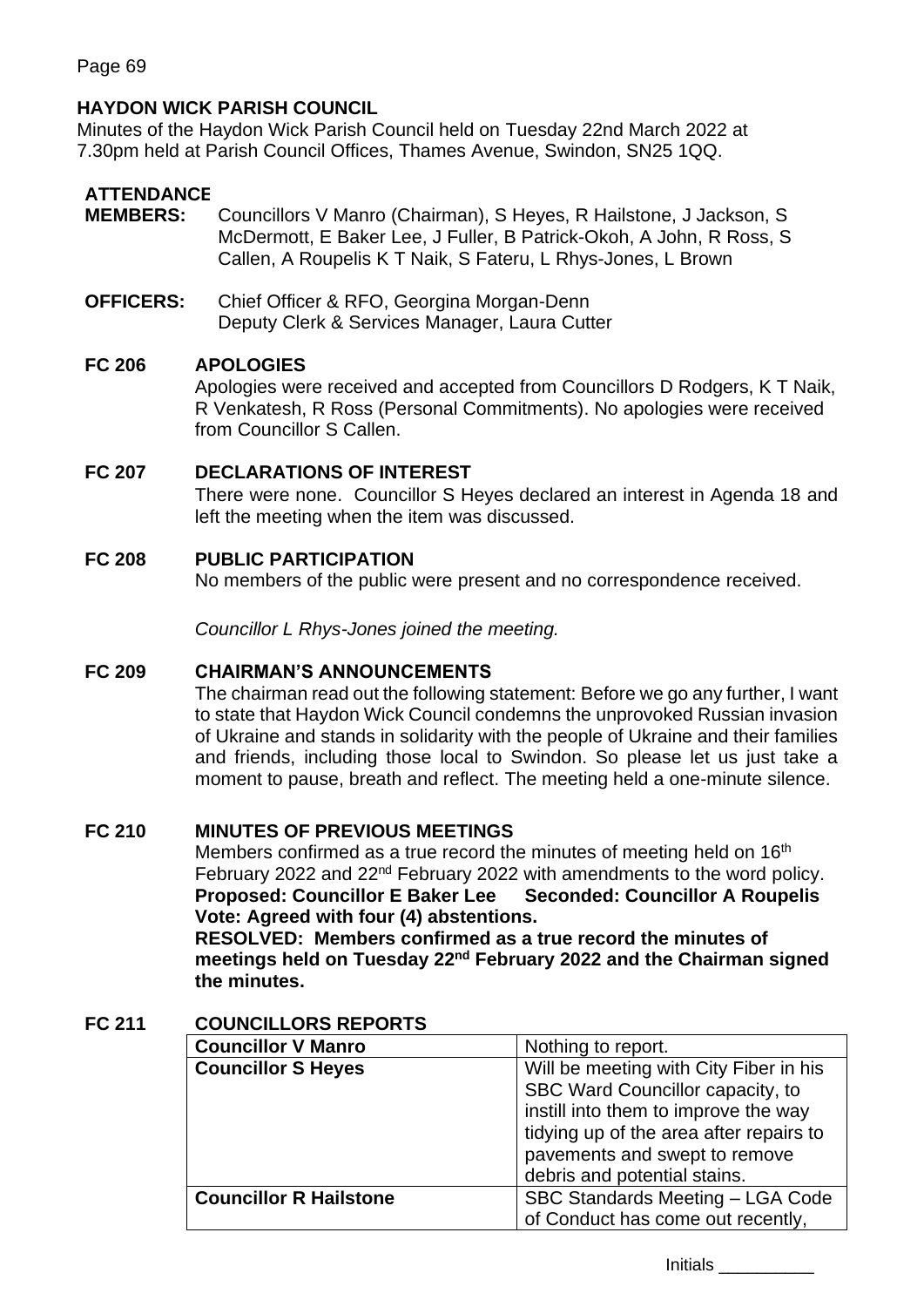|                                 | unsure if SBC will adopt the model or  |  |  |
|---------------------------------|----------------------------------------|--|--|
|                                 | reviewed the revised document.         |  |  |
| <b>Councillor J Fuller</b>      | Nothing to report.                     |  |  |
| <b>Councillor A Roupelis</b>    | Apologies for missing recent meeting   |  |  |
|                                 | due to a household emergency.          |  |  |
| <b>Councillor B Patric-Okoh</b> | Nothing to report.                     |  |  |
| <b>Councillor S McDermott</b>   | Discussed matters with a local         |  |  |
|                                 | resident and these have been           |  |  |
|                                 | escalated. A lot of good feedback      |  |  |
|                                 | received from residents about state of |  |  |
|                                 | the play areas.                        |  |  |
| <b>Councillor J Jackson</b>     | Nothing to report.                     |  |  |
| <b>Councillor E Baker Lee</b>   | Reported item earlier in Chairman's    |  |  |
|                                 | announcements about the Ukrainian      |  |  |
|                                 | refugee. Also looking out for elderly  |  |  |
|                                 | vulnerable member of the parish,       |  |  |
|                                 | concerns have been reported to SBC     |  |  |
|                                 | Safeguarding Team to intervene.        |  |  |
| <b>Councillor S Fateru</b>      | Nothing to report.                     |  |  |
| <b>Councillor L Brown</b>       | Took an elderly resident who was       |  |  |
|                                 | struggling to get a lift or ambulance  |  |  |
|                                 | service with a suspected broken        |  |  |
|                                 | elbow to Cirencester hospital, the     |  |  |
|                                 | issue was sorted and the resident      |  |  |
|                                 | returned home within 3 hours.          |  |  |
|                                 | Parkrun at Sevenfields in support of   |  |  |
|                                 | Ukraine, hosted by Central Swindon     |  |  |
|                                 | North Parish Council. A total of       |  |  |
|                                 | £280.00 raised with gift aid.          |  |  |
| <b>Councillor L Rhys-Jones</b>  | Nothing to report.                     |  |  |
| <b>Councillor A John</b>        | <b>Attended Swindon Local Councils</b> |  |  |
|                                 | Forum on Thursday 12th March 2022      |  |  |
|                                 | but as this is an agenda item will     |  |  |
|                                 | report back then.                      |  |  |

# **FC 212 CHIEF OFFICERS REPORT**

Nothing to report.

# **FC 213 SWINDON LOCAL COUNCILS FORUM**

Members received an update from Councillor R Hailstone following the recent meeting held on 10<sup>th</sup> March 2022. Hot topics included:

- Chief Inspector Nick Mawson (Wiltshire Police) gave an update on the new set up of Community Policing, the introduction of Community Safety Groups. Swindon Borough Council can issue antisocial behaviour orders, but as little resource of Enforcement Officers this service is lapsing. Councillor A John took the opportunity to ask questions specific to the parish of Haydon Wick.
- Feedback on items taken to the recent Clerks & Chairs meeting regarding items such as the waste audit, deed reviews and the draft protocol.
- An update on the Swindon Borough and Local Councils Protocol received by Councillor V Manro confirming that a recent peer review had

Initials \_\_\_\_\_\_\_\_\_\_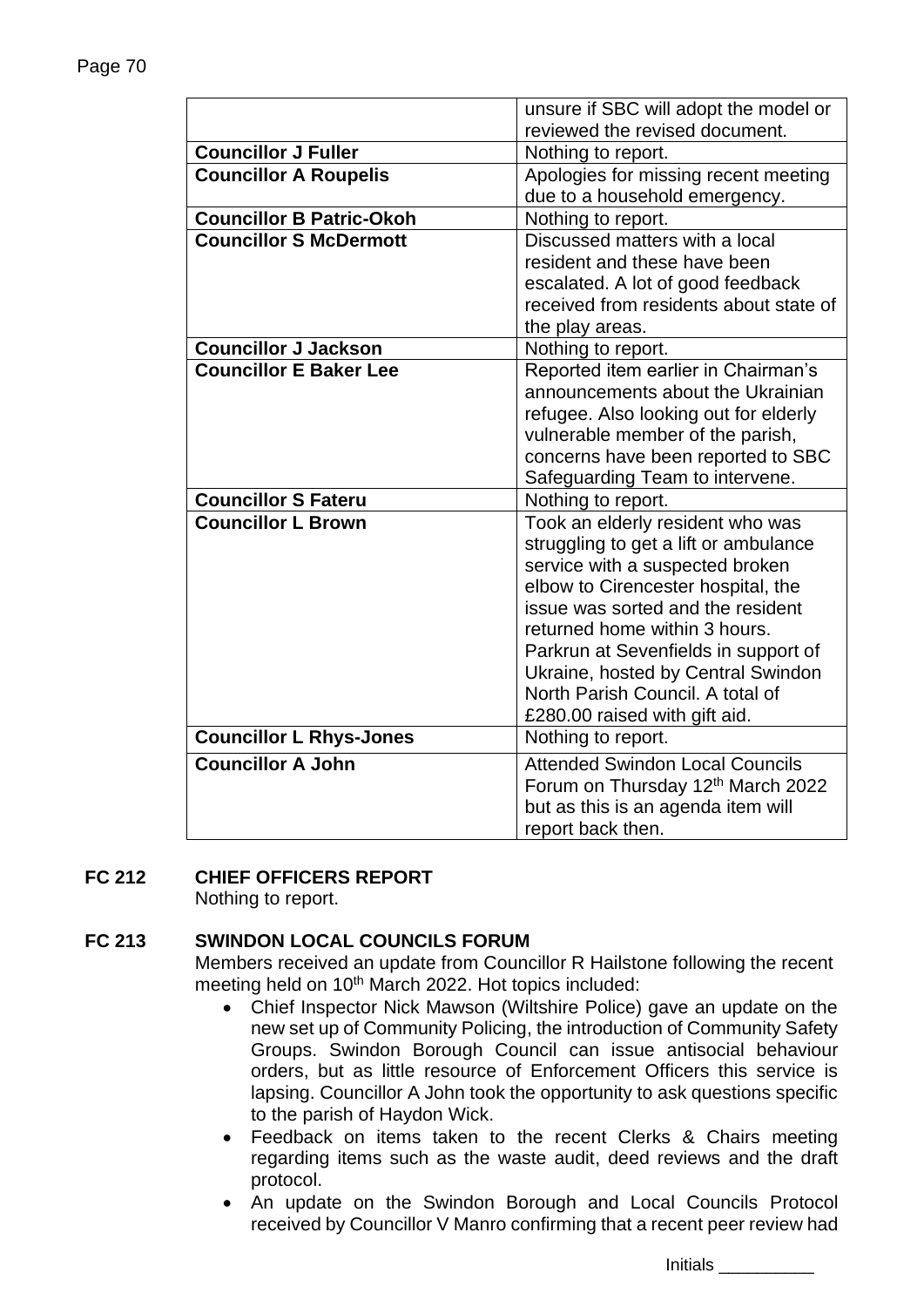been undertaken, this will be reviewed at SBC meeting in April 2022 and will report back to the forum in due course.

- Is your parish healthy update received, pushing the benefit of exercise with regards to mental health and physical health – grants available for outdoor gyms etc. Further events for parishes to attend will be created.
- Collecting examples of stalled parish initiatives held up by lack of response from SBC Officers, submitted to SBC, example given of Tadpole Lane entrance.
- Concerns about communications between parishes and SBC but hopes this improves with the revised protocol and engagement at Clerks & Chairs meetings.
- Big discussion on graffiti around Swindon and how it is on the rise in some central areas.
- Town Deal Board updates received.

# **FC 214 FINANCE & POICY COMMITTEE RECOMMENDATIONS**

Members received and noted recommendations from Finance & Policy Committee held on 15<sup>th</sup> March 2022: 3-Year Budget & Forward Planning. Members noted the three year budget and agreed that any future capital projects include both three year capital and operational costings to ensure sustained service provision.

## **Proposed: Councillor S McDermott Seconded: Councillor A John Vote: Agreed unanimously.**

**RESOLVED: That any future capital projects include both three-year capital and operational costings to ensure sustained service provision.**

# **FC 215 FINANCIAL MATTERS**

Members received and approved the Payment Schedule since Finance & Policy Committee held on the 15<sup>th</sup> March and to give delegated authority to the Chief Officer/RFO authority to pay any invoices received up to 31<sup>st</sup> March 2022.

# **FC 215A Proposed: Councillor A Roupelis Seconded: Councillor L Rhys-Jones Vote: Agreed unanimously. RESOLVED: Members approved March 2022 expenditure under purchase daybook references 2069-2086. The total payments for approval were £14,936.94.**

## **FC 215B Proposed: Councillor L Brown Seconded: Councillor L Rhys-Jones Vote: Agreed unanimously. RESOLVED: To give delegated authority to the Chief Officer/RFO authority to pay any invoices received up to 31st March 2022.**

# **FC 216 NALC GENERAL BRIEFING 1-22 – UKRAINE**

Members noted the briefing from National Association of Local Councils and to consider what methods Council can do to show support and solidarity with Ukraine. Councillor E Baker Lee advised of a Ukrainian refugee that is staying in Haydon Wick and relayed the story of the efforts to get across to safety. Ideas for Parish Council to facilitate will be researched and brought back to the Community Development Committee, these included a café style drop-in centre whereby refugees could network with other people, perhaps receive some English lessons/ support from translators, receive advice and meet up with other residents. In the meantime the Parish Council will:

• Sign post local fundraisers, such as other parish activities.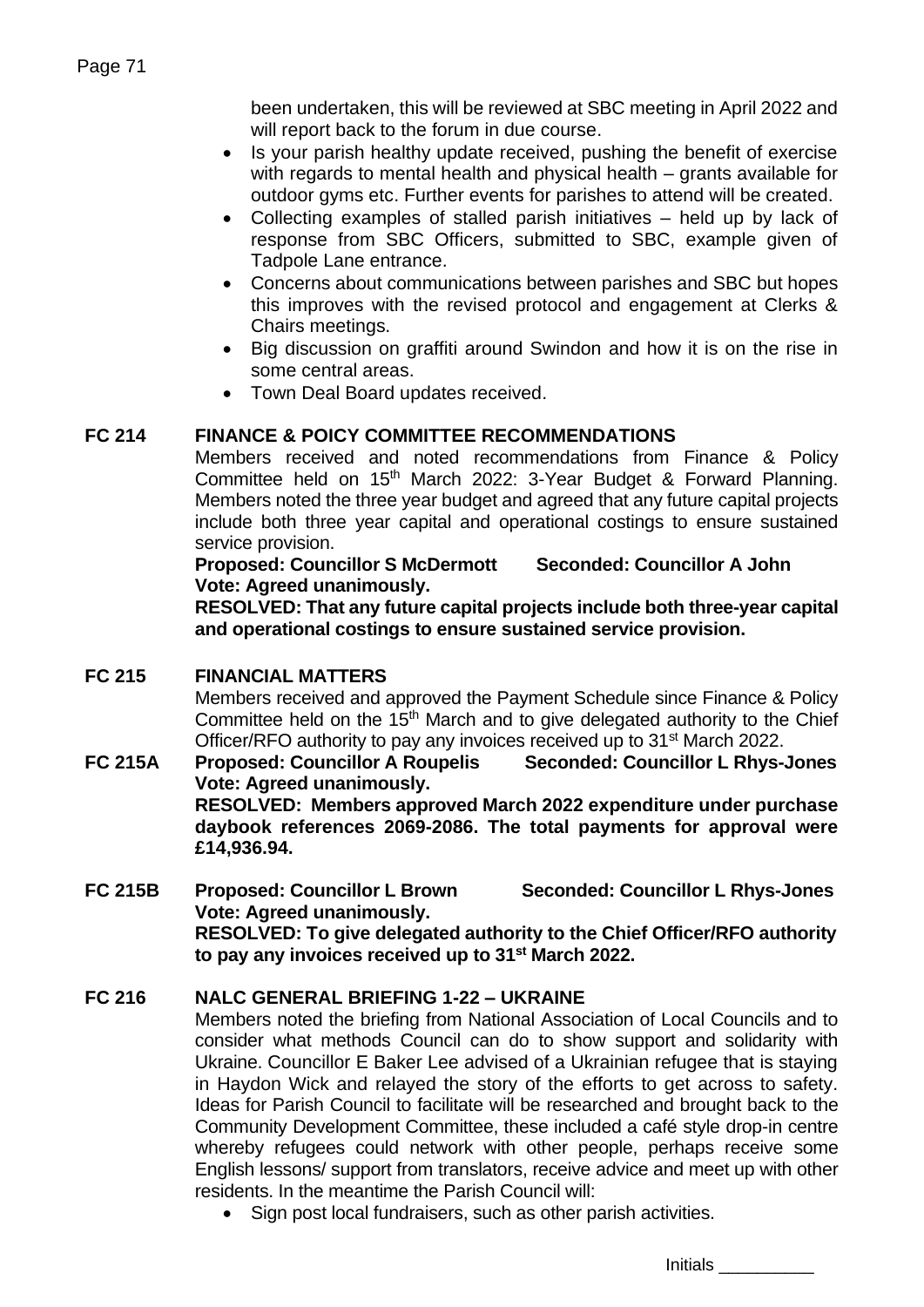- Lists Homes for Ukraine on the website.
- Fly the Ukrainian Flag at the Council Offices as a symbol of solidarity.
- Staff/Councillor collections of emergency supplies will be collated for Polish Community Centre every Wednesday morning.

The meeting discussed the benefits of donating money to local charities rather than sending supplies, as it is widely reported that the charities on the ground know first-hand what the people of Ukraine need and where to source it. A monetary donation will also be of benefit due to the increased costs in fuel and food. Some charities, such as The British Red Cross (Ukraine Crisis Appeal) and the Emergency Disasters Committee (Ukraine Humanity Appeal) has offered the opportunity to match fund any donations to the value of £20m, but it is believed the funds raised have exceeded this. After discussion the meeting agreed to donate £5,000.00 from the Community Grants Budget to be split evenly between the above charities on behalf of the community of Haydon Wick. It was acknowledged that this will take the budget overspent.

**Proposed: Councillor L Brown Seconded: Councillor R Hailstone Vote: Agreed unanimously.**

**RESOLVED: To donate £5,000.00 to be split between The British Red Cross (Ukraine Crisis Appeal) and the Emergency Disasters Committee (Ukraine Humanity Appeal) out of the community grants budget [4209/202] on behalf of the community of Haydon Wick.**

# **FC 217 WILTSHIRE POLICE COMMUNITY POLICING**

Members noted the Community Policing model and were advised that a public meeting hosted at the Parish Council Offices is being arranged – date to be advised in due course.

## **FC 218 NORTH SWINDON COMMUNITY SAFETY GROUP**

Members received and noted that North Swindon (Police, Parish, Borough, and other external representatives). The Parish Council has been asked to provide two representatives, Councillors E Baker Lee & R Hailstone were nominated. Previously the parishes included in the North Swindon Community Group were Blunsdon, St Andrews and Haydon Wick. The Chief Officer has offered the use of the Parish Council Offices to facilitate the meetings.

## **Proposed: Councillor S Heyes Seconded: Councillor V Manro Vote: Agreed unanimously.**

**RESOLVED: To accept the nomination for Councillors E Baker Lee and Councillors R Hailstone to be Haydon Wick Parish Council representatives at the North Swindon Community Safety Group.**

## **FC 219 ITEMS FOR THE NEXT AGENDA**

Members were asked to send any items for the Full Council to be held on Tuesday 26th April 2022.

- Supporting Ukraine
- HW Living Magazine Articles

## **FC 220 EXCLUSION OF THE PUBLIC AND PRESS**

To resolve in accordance with Standing Order 3 (d) that 'in view of the confidential nature of the business about to be transacted and in the public interest, that the press and public be temporarily excluded, and they be instructed to withdraw'. Reason: Contractual

Initials \_\_\_\_\_\_\_\_\_\_